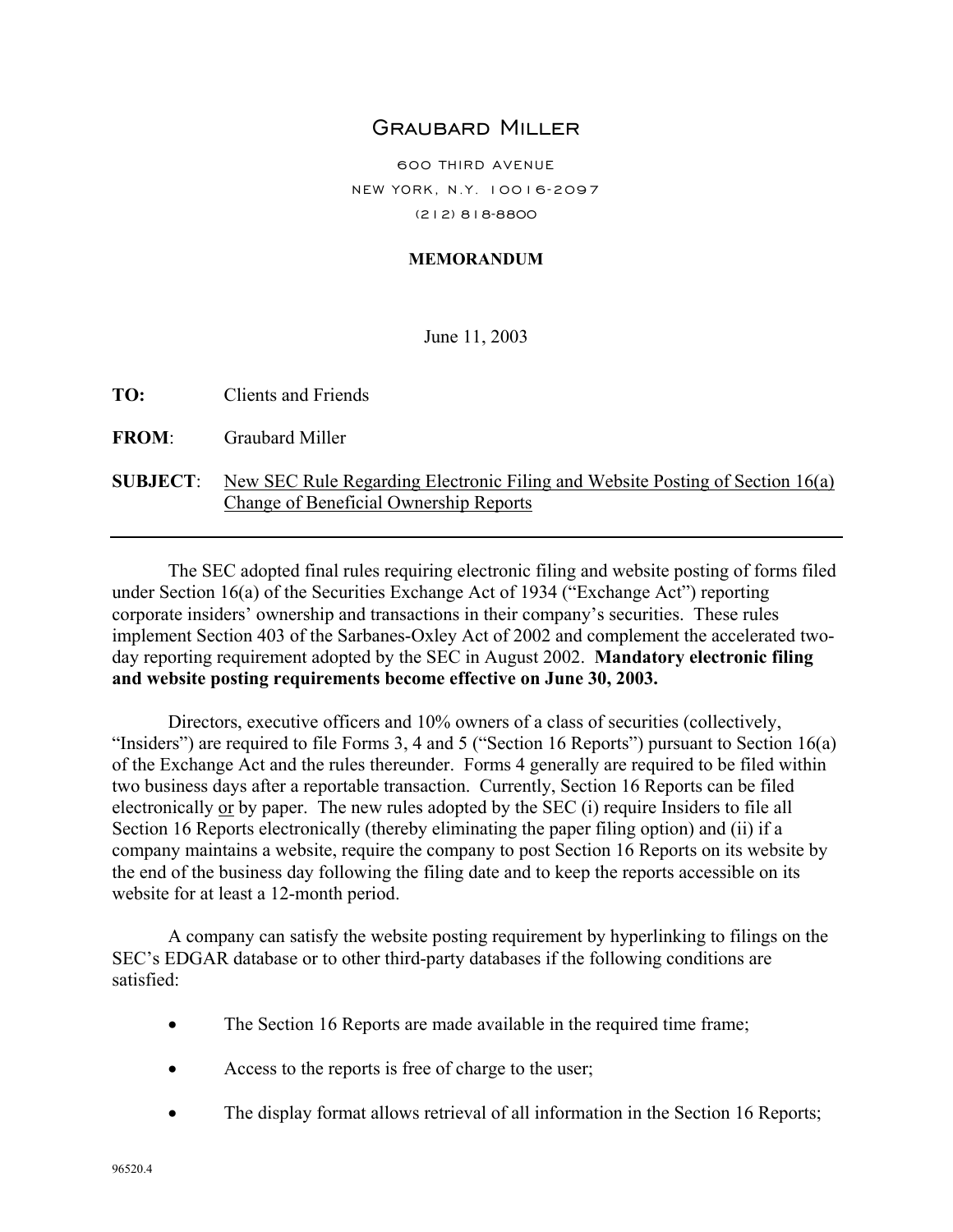- The medium to access the Section 16 Reports is not so burdensome that the intended users cannot effectively access the information provided;
- The access includes any exhibits or attachments;
- Access to the Section 16 Reports is through the company website address the company normally uses for disseminating information to investors; and
- Any hyperlink is directly to the Section 16 Reports (or to a list of the Section 16 Reports) relating to the posting company instead of just to the home page or general search page of the third-party service. (See Appendix A annexed hereto for additional information about hyperlinking.)

The final rules also provide that, effective June 30, 2003:

- The deadline for electronic filing of Section 16 Reports will be extended from 5:30 p.m. Eastern Standard Time on the date on which a Section 16 Report is due to 10:00 p.m. Eastern Standard Time. Therefore, if a Form 4 is filed electronically before 10:00 p.m. EST on its due date, it will be treated as timely filed. This extended filing deadline will not be available for other SEC filings, such as Forms 8-K, 10-K and 10-Q or for registration statements. Although those reports currently can be submitted electronically between 5:30 and 10:00 p.m. EST, they are not deemed to be filed until the next business day.
- For a period of one year, companies will not be required to report an Insider's late Section 16 Report filings in their Forms 10-K or proxy statements, if the Section 16 Report is filed only one day late.
- Insiders or companies that encounter technical difficulties in filing Section 16 Reports will not be able to file a Form TH, which provides an automatic deadline extension, for late Section 16 Reports. Instead, they will need to request that the SEC adjust the filing date if they can demonstrate to the SEC staff that they meet the requirements for an adjusted filing date under Regulation S-T.

### **Additional Information**

Graubard Miller has in-house EDGAR filing capabilities and is equipped to handle electronic SEC filings, including Section 16 Reports. If you are interested in utilizing our electronic filing services or have any questions regarding this memorandum, please call Brian Ross at (212) 818-8610 or Marci J. Frankenthaler at (212) 818-8892.

We intend to provide updates to this memorandum and our previous memoranda regarding the implementation of the provisions of the Sarbanes-Oxley Act of 2002 as warranted at our website www.graubard.com. When visiting our website for updates, please review the section entitled "Articles."